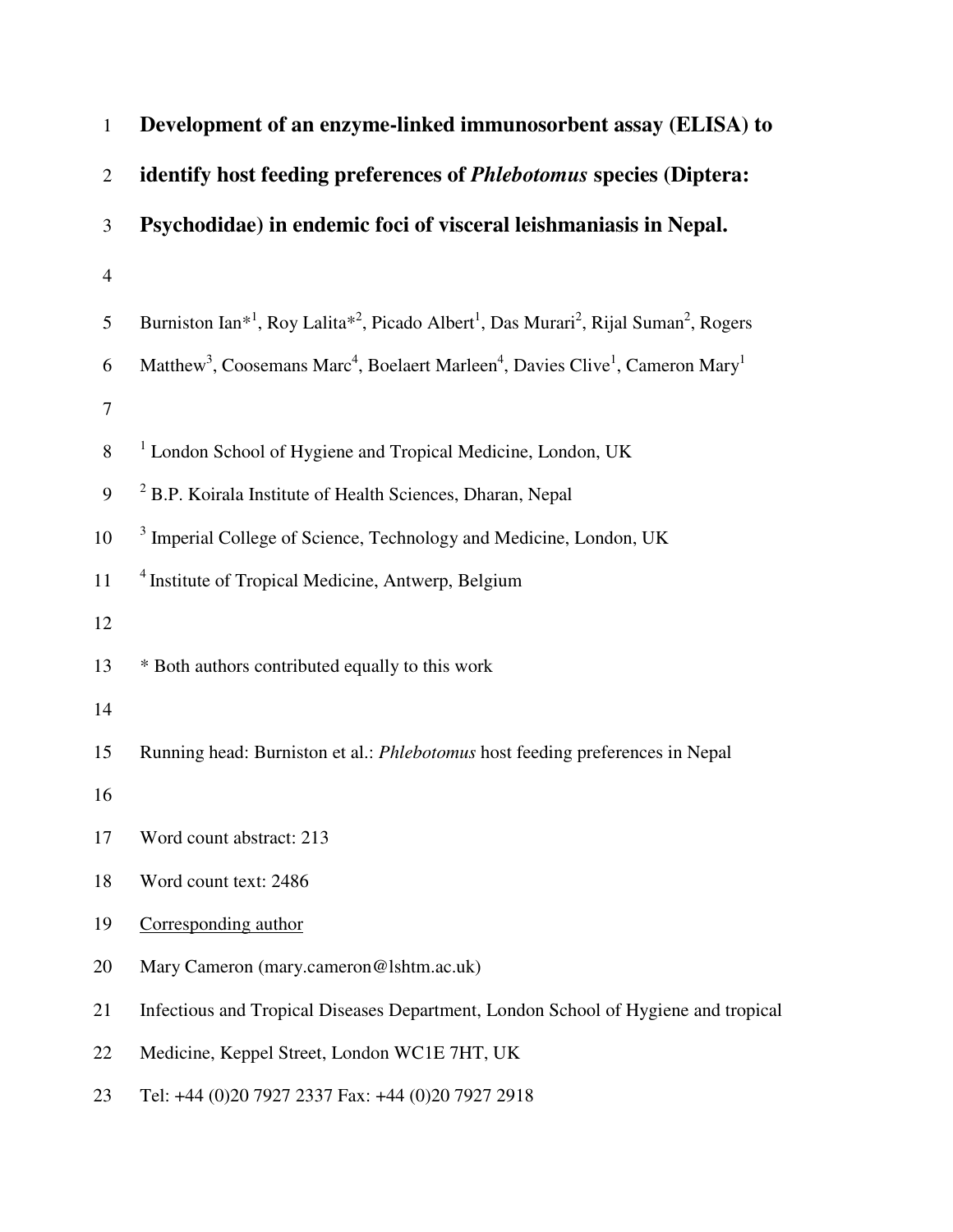#### 24 **ABSTRACT**

25 Anthroponotic visceral leishmaniasisis, transmitted by *Phlebotomus argentipes*

26 Annandale & Brunetti (Diptera: Psychodidae) sand flies, is regarded as a major problem 27 of public health importance in the Indian subcontinent. Understanding the feeding 28 behavior of the vector can be used to investigate changes in human-vector contact during

29 intervention programs.

30 An enzyme-linked immunosorbent assay (ELISA) was modified to make it suitable to

31 identify the origin of *P. argentipes* and *Phlebotomus papatasi* Scopoli (Diptera:

32 Psychodidae) blood meals. The sensitivity and specificity of the precipitin ring test and

33 ELISA were compared, as well as the stability of the tests across different stages of blood 34 meal digestion.

35 The ELISA was more sensitive and specific than the precipitin test for identifying the

36 sources of blood meals. When using the ELISA method with a plate reader, it was

37 possible to obtain 100% sensitivity and specificity. When comparing the techniques

38 across digestion stages, it was found that there was a drop in sensitivity, 48 and 72 hours

39 post-blood meal for precipitin and visually read ELISA, respectively. However, the

40 sensitivity of the ELISA using a plate reader was not altered by the digestion time.

41 The feeding habits of *P. argentipes* and *P. papatasi* from the Terai region of Nepal,

42 determined by the ELISA developed, showed *P. papatasi* to be highly anthropophilic,

43 and *P. argentipes* appeared to feed both on humans and animals, in particular bovines.

44

45 **Key words**: ELISA, blood meal analysis, *Phlebotomus argentipes*, *Phlebotomus* 

46 *papatasi*, host preference, sandfly, *Leishmania donovani*.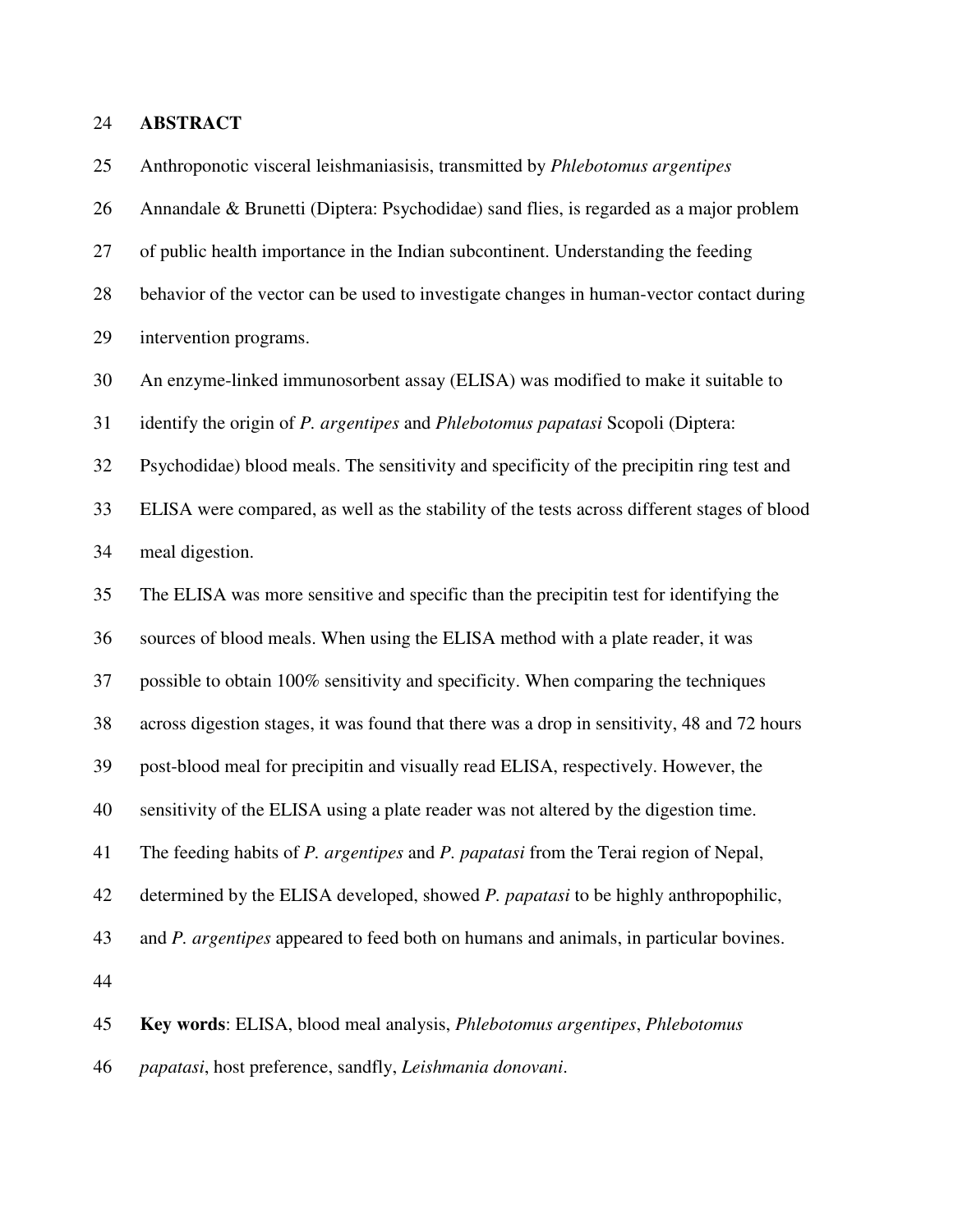### 47 **INTRODUCTION**

48 Visceral leishmaniasis (VL), otherwise known as kala-azar, is a neglected vector borne 49 disease, and is often fatal if left untreated. This disease is caused by infection with a 50 protozoan parasite of the *Leishmania* genus, transmitted by bites of phlebotomine sand 51 flies. The estimated annual incidence of VL is 500,000 and the prevalence is 52 approximately 2.5 million cases worldwide. The majority of reported cases are from the 53 Indian subcontinent, and VL is regarded as a major problem of public health importance 54 in the area. In Nepal, the disease is endemic in the southern part of the Terai region, 55 which lies adjacent to the Indian state of Bihar (Joshi et al. 2006). 56 On the Indian subcontinent, VL is exclusively transmitted by the bite of female 57 *Phlebotomus argentipes* Annandale & Brunetti (Diptera: Psychodidae) infected with 58 *Leishmania donovani* Laveran & Mesnil.(Kinetoplastida: Trypanosomatidae) Unlike the 59 zoonotic form of VL, caused by *Leishmania infantum* Nicolle (Kinetoplastida: 60 Trypanosomatidae), there is no known animal reservoir of *L. donovani* (Dinesh et al. 61 2000). *Phlebotomus papatasi* Scopoli (Diptera: Psychodidae) an established vector of 62 cutaneous leishmaniasis (CL) in many regions of the Old World (Killick-Kendrick 1999), 63 but has yet to be incriminated as a vector in Nepal (Pandey et al. 2008). 64 On the Indian subcontinent, *P. argentipes* are seasonal (Dinesh et al. 2001), mainly 65 endophilic (Ghosh et al. 1982), endophagic (Shrestha 1994, Dinesh et al. 2001) and 66 zoophilic (Mukhopadhyay and Chakravarty 1987, Palit et al. 2005). However, some 67 studies report no host preference (Ghosh et al. 1982), stating that *P. argentipes* will feed 68 opportunistically on both humans and cattle, whichever is most available and convenient 69 (Palit et al. 2005). *P. papatasi* are also described as seasonal and endophilic (Srinivasan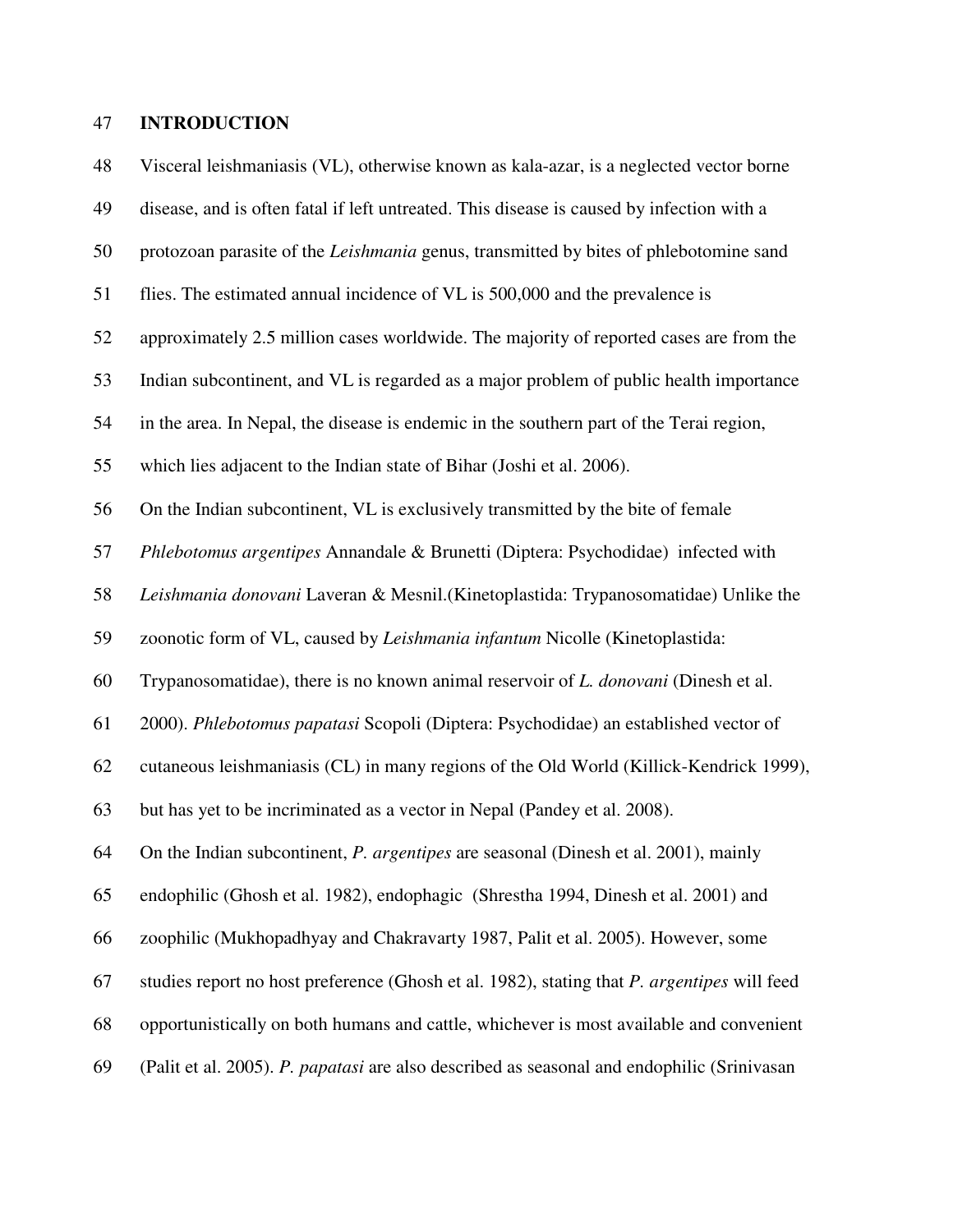70 et al. 1993) on the Indian subcontinent, but in contrast to *P. argentipes*, they are 71 considered to be mainly anthropophilic (Mukhopadhyay and Chakravarty 1987). 72 Defined knowledge on the preference of hosts of human pathogen vectors like *P.*  73 *argentipes* can provide information on the degree of anthropophily, and be used to 74 evaluate changes in human-vector contact during intervention programs relevant to bed 75 net usage or insecticide spraying campaigns (Afonso et al. 2005). The main techniques 76 used for sand fly blood meal identification to date are the enzyme-linked imunosorbent 77 assay (ELISA) (Service et al. 1986, Ngumbi et al. 1992, Srinivasan and Panicker 1992, 78 Bongiorno et al. 2003, Svobodova et al. 2003) and precipitin tests (Dhiman et al. 1984, 79 Morrison et al. 1993, Ogusuku et al. 1994, Afonso et al. 2005). Other serological tests 80 such as counter immunoelectrophoresis (Morsy et al. 1993) and agarose gel diffusion 81 (Srinivasan and Panicker 1992), as well as polymerase chain reaction (Sant'Anna et al. 82 2008) have also been applied. Despite the wide variety of techniques, the number of 83 blood meal studies on *Phlebotomus spp* is limited. 84 The methods of blood meal analysis in sand flies often derive from those used for 85 mosquitoes. The applicability of these methods to sand flies is hindered by several 86 features associated with their blood feeding. Firstly, sand flies ingest considerably less 87 blood than mosquitoes. An engorged female *P. argentipes* sand fly ingests an average of 88 0.2 to 0.3µl per blood meal (Rogers, personal communication), whereas mosquitoes can 89 take an average blood meal of 2-6µl (Clements 1992). However, ELISA seems to detect 90 as little as 0.02µl of blood (Service et al. 1986). Secondly the rapid digestion of blood by

91 mosquitoes and sand flies can severely affect the efficacy of the blood meal test. The

92 digestion time of the blood meal is temperature dependant but is usually completed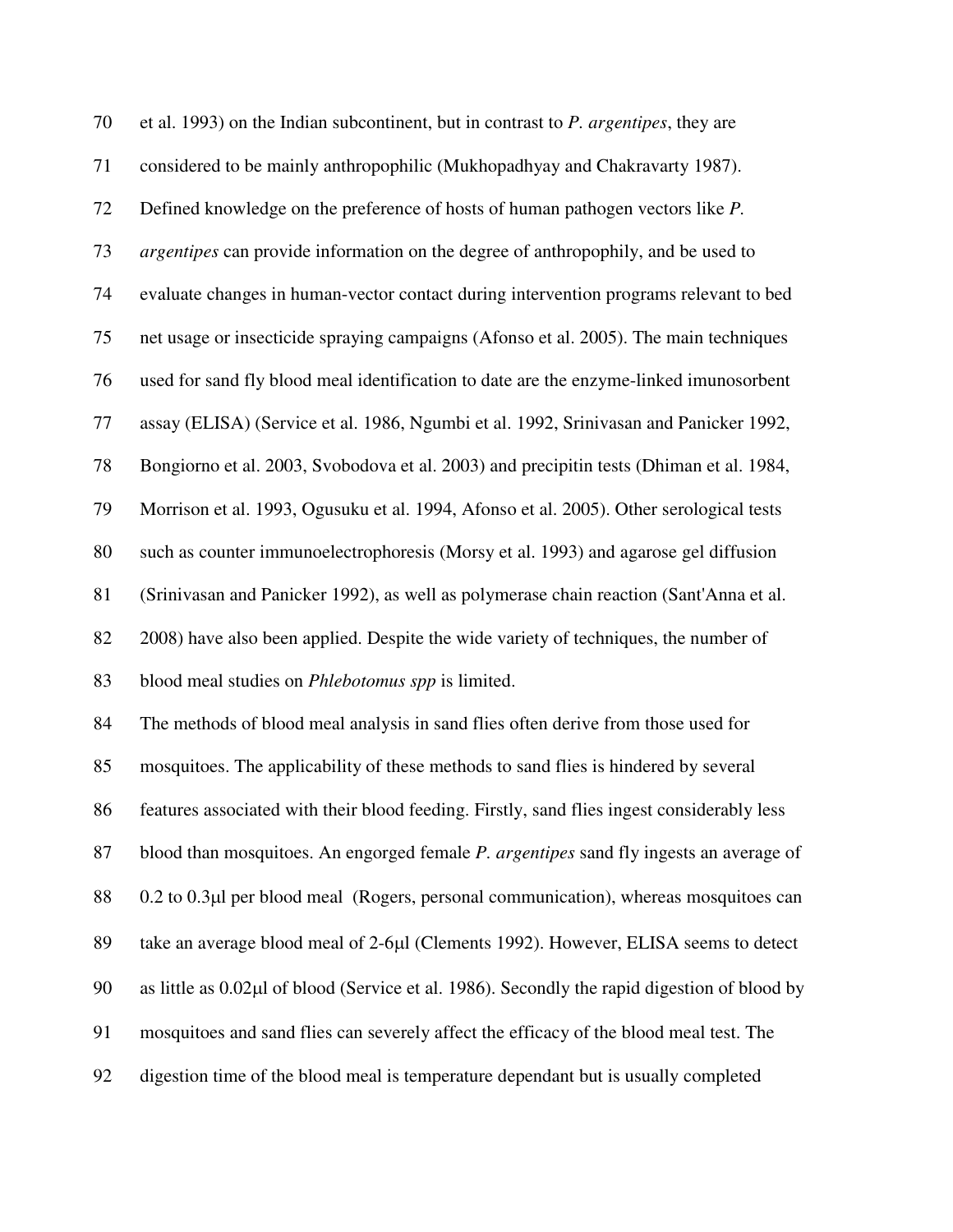| 93  | within 36-72 hours (Dillon and Lane 1993, Secundino et al. 2005). The effective time                |  |  |  |  |  |
|-----|-----------------------------------------------------------------------------------------------------|--|--|--|--|--|
| 94  | limit in sand flies to determine the blood meal source seems to be 24-48 hours post blood           |  |  |  |  |  |
| 95  | meal ingestion (Gomes et al. 2001, Sant'Anna et al. 2008). Another limitation of the tests          |  |  |  |  |  |
| 96  | commonly used is that they do not allow for identifying multiple feeds taken on the same            |  |  |  |  |  |
| 97  | host (Lardeux et al. 2007), which plays an important role in the transmission of                    |  |  |  |  |  |
| 98  | Leishmania parasites.                                                                               |  |  |  |  |  |
| 99  | The objectives of this study were (i) to develop an ELISA to determine the blood meal               |  |  |  |  |  |
| 100 | source from <i>Phlebotomus spp</i> , (ii) compare its sensitivity and specificity with the          |  |  |  |  |  |
| 101 | precipitin test, and (iii) describe the host preferences of P. argentipes and P. papatasi in        |  |  |  |  |  |
| 102 | the Terai region, Nepal.                                                                            |  |  |  |  |  |
| 103 |                                                                                                     |  |  |  |  |  |
|     |                                                                                                     |  |  |  |  |  |
| 104 | <b>MATERIALS AND METHODS</b>                                                                        |  |  |  |  |  |
| 105 | <b>Sand flies</b>                                                                                   |  |  |  |  |  |
| 106 | To develop the ELISA test and compare its performance to the precipitin test, laboratory            |  |  |  |  |  |
| 107 | reared P. argentipes (donated by Dr Gordon Hamilton, Keele University) were used.                   |  |  |  |  |  |
| 108 | Five-day-old adult sand flies were bloodfed on either a human volunteer or an                       |  |  |  |  |  |
| 109 | anaesthetized hamster. Bloodfed sand flies were separated and maintained at 90% relative            |  |  |  |  |  |
| 110 | humidity, 28°C in a netted cage and fed 70% sucrose <i>ad libitum</i> for 72 hours. Bloodfed P.     |  |  |  |  |  |
| 111 | <i>argentipes</i> and <i>P. papatasi</i> were collected from 8 villages in the VL endemic region of |  |  |  |  |  |
| 112 | Terai, Nepal by CDC light trap and aspiration in households and cattle sheds from                   |  |  |  |  |  |
| 113 | September 2006 to October 2008. All wild sand flies collected in Nepal were identified to           |  |  |  |  |  |
| 114 | species. The villages where sand flies were collected are rural or peri-urban settlements.          |  |  |  |  |  |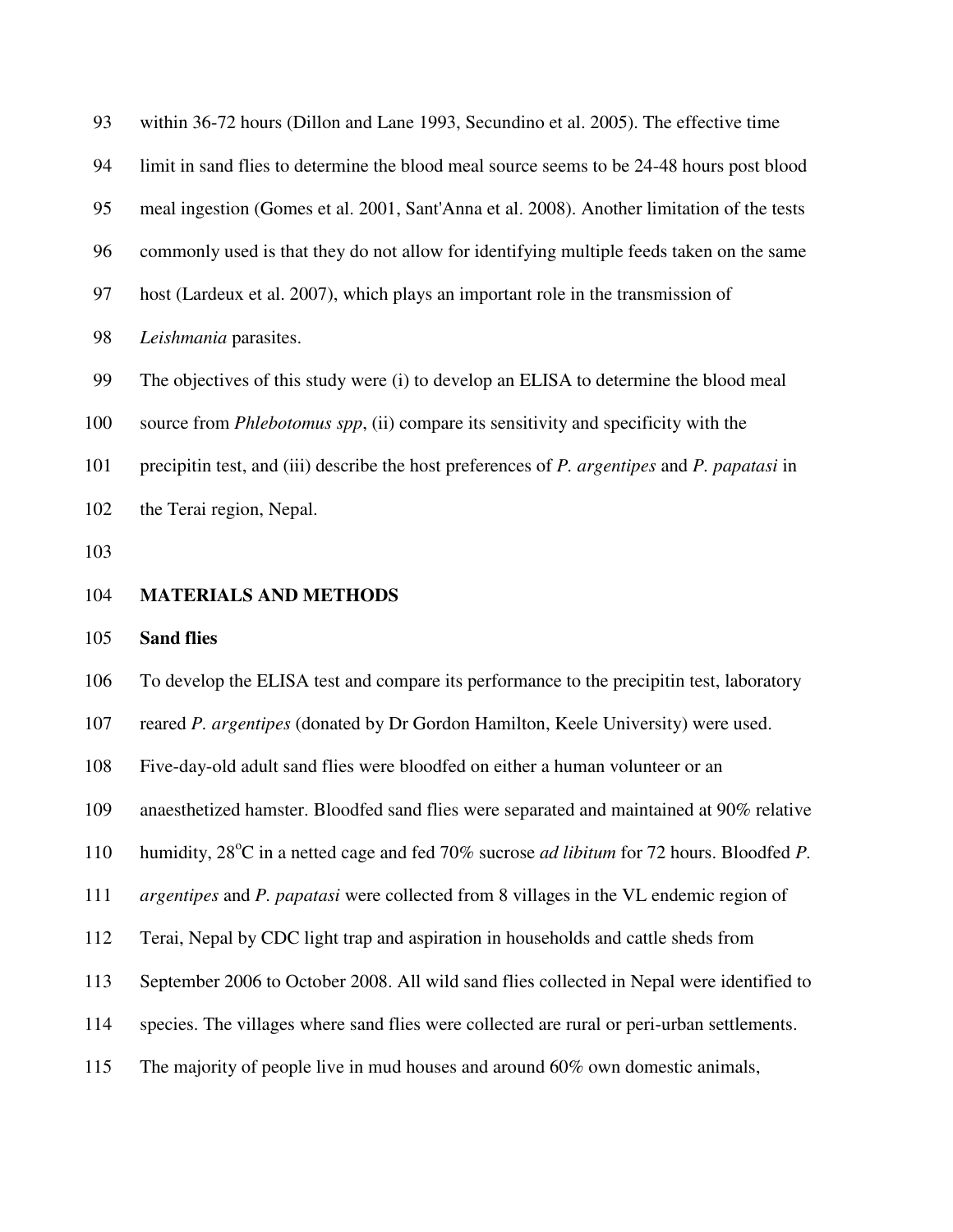116 mainly goats and bovines, which are kept in the proximities of the households (Rijal,

117 personal communication)

### 118 **Sample preparation**

119 Bloodfed *P. papatasi* and *P. argentipes* were squashed individually onto Whatman #1

120 filter paper, labeled, and stored at 4°C in sealed bags containing silica gel until analyzed.

121 To test for blood meal origin the samples squashed on filter paper were cut out, placed in

122 individual Eppendorf containers, and eluted out overnight at  $4^{\circ}$ C in 800 $\mu$ l of phosphate

123 buffered saline (PBS). The fly debris and filter paper were then removed from the tubes

124 and the samples were centrifuged at 9000 rpm for 10 minutes. Blood from bovine, goat,

125 dog, rat and chicken were also spotted on Whatman  $N^{\circ}$ 1 filter paper and processed as

126 described above. These bloodspots were used as positive and negative controls for the

127 ELISA and precipitin tests.

128 **ELISA** 

129 One hundred microliters of the eluted sand fly blood meal samples were added to the 96-

130 well flat-bottomed PVC microtiter ELISA plate (maxisorb) and incubated for 2 hours at

131 room temperature. Wells were washed three times with PBS-Tween wash buffer (PBS,

132 pH 7.4, containing 0.05% Tween 20). The plate was blocked using 200 µl chicken serum

133 albumin/carbonate-bicarbonate buffer (200mg chicken serum albumin (CSA) in 20 ml

134 carbonate-bicarbonate buffer), and left to incubate for 1 hour at room temperature.

135 Following washing 100 µl of HRP-labeled anti-species IgG (all antibodies from KPL)

136 diluted in 1% CSA/PBS-Tween was added to each well. Anti-human, bovine, dog, rat,

137 and chicken antibody solutions were used at a concentration of 0.25  $\mu$ g/ml, and 0.5  $\mu$ g/ml

138 for anti-goat antibodies. Twenty microliters of each heterologous serum were added to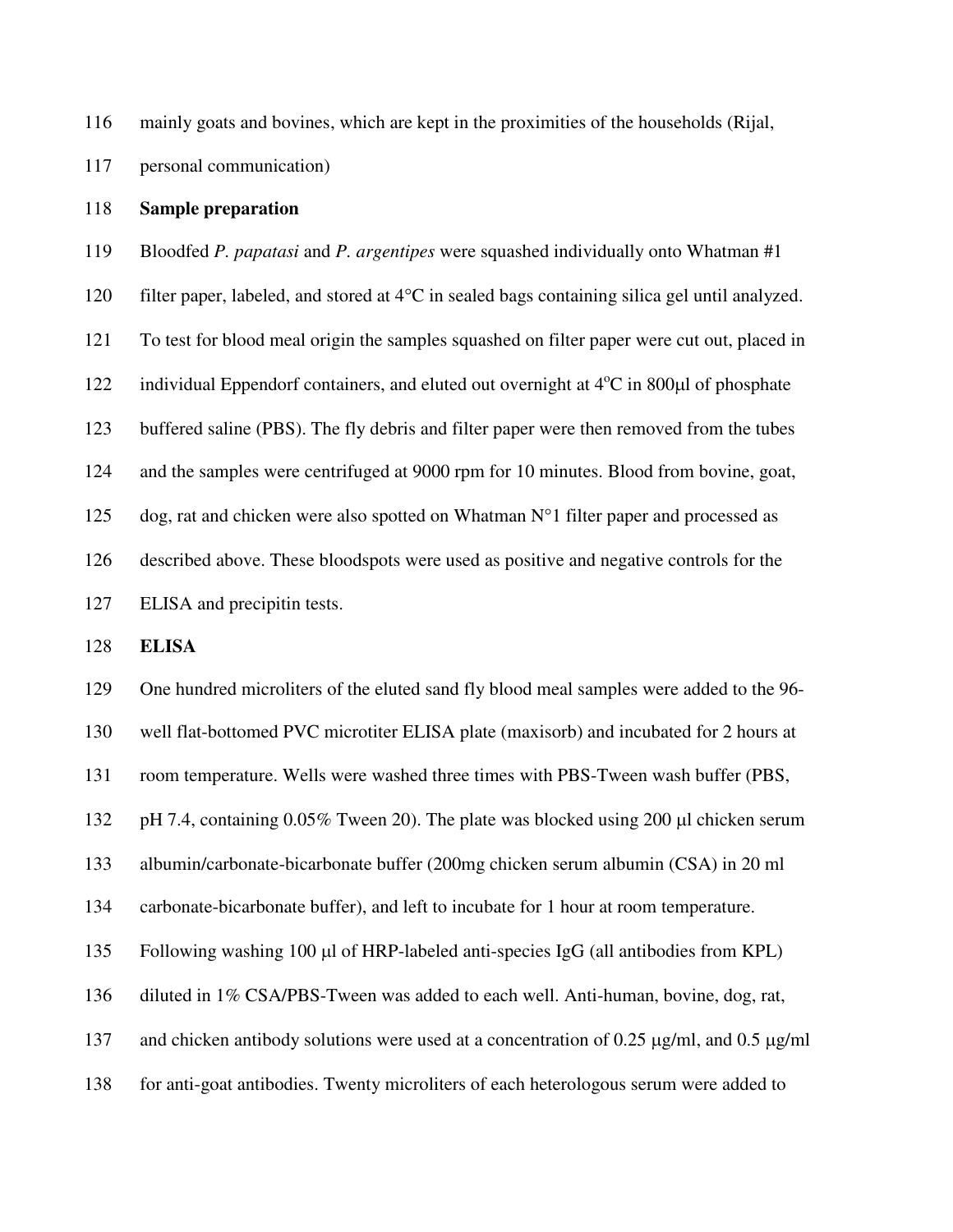139 the antibody solution in order to cut down cross-reactivity (Service et al. 1986). Bovine, 140 dog and rat sera were added to the anti-human antibody solution; human and rat sera 141 were added to the anti-bovine antibody solution; human, bovine, and dog sera were added 142 to the anti-rat antibody solution; while human, bovine, and rat sera were added to the 143 anti-goat, dog, and chicken antibody solutions. The plate was incubated for one hour at 144 room temperature. The wells were washed another three times and the assay was 145 developed by adding 200 µl of the substrate solution (10 mg of  $\theta$ -phenylenediamine, 2%  $146$  H<sub>2</sub>O<sub>2</sub> in 25 ml of phosphate-citrate buffer) to each well. Results were obtained both 147 visually by noting a color change, and with a microplate reader (Thermomax, Molecular 148 Devices, UK). The absorbance was read after 15 minutes at 450 nm. Absorbance readings 149 from the blank PBS wells were subtracted from the test values. Final readings of  $\geq 0.1$ 150 were regarded as positive. Control samples of known origin from human, bovine, goat, 151 dog, rat, and chicken were blindly tested.

#### 152 **Precipitin Ring Test**

153 One hundred microliters of antiserum (diluted 1/10 with PBS) was transferred into a 154 small, narrow precipitin tube (1.0 ml round base clear polystyrene tube, Thermo Life 155 Sciences, UK); care was taken to avoid the creation of bubbles by slowly releasing the 156 liquid against the side of the tube. Then 100 µl of the blood meal elute was carefully 157 added to the antiserum without mixing the two solutions. After 15-20 min incubation at 158 room temperature the tube was inspected for a cloudy band of precipitate at the blood 159 meal elute: antiserum interface, indicating a positive reaction.

## 160 **Comparison of the ELISA and Precipitin Tests**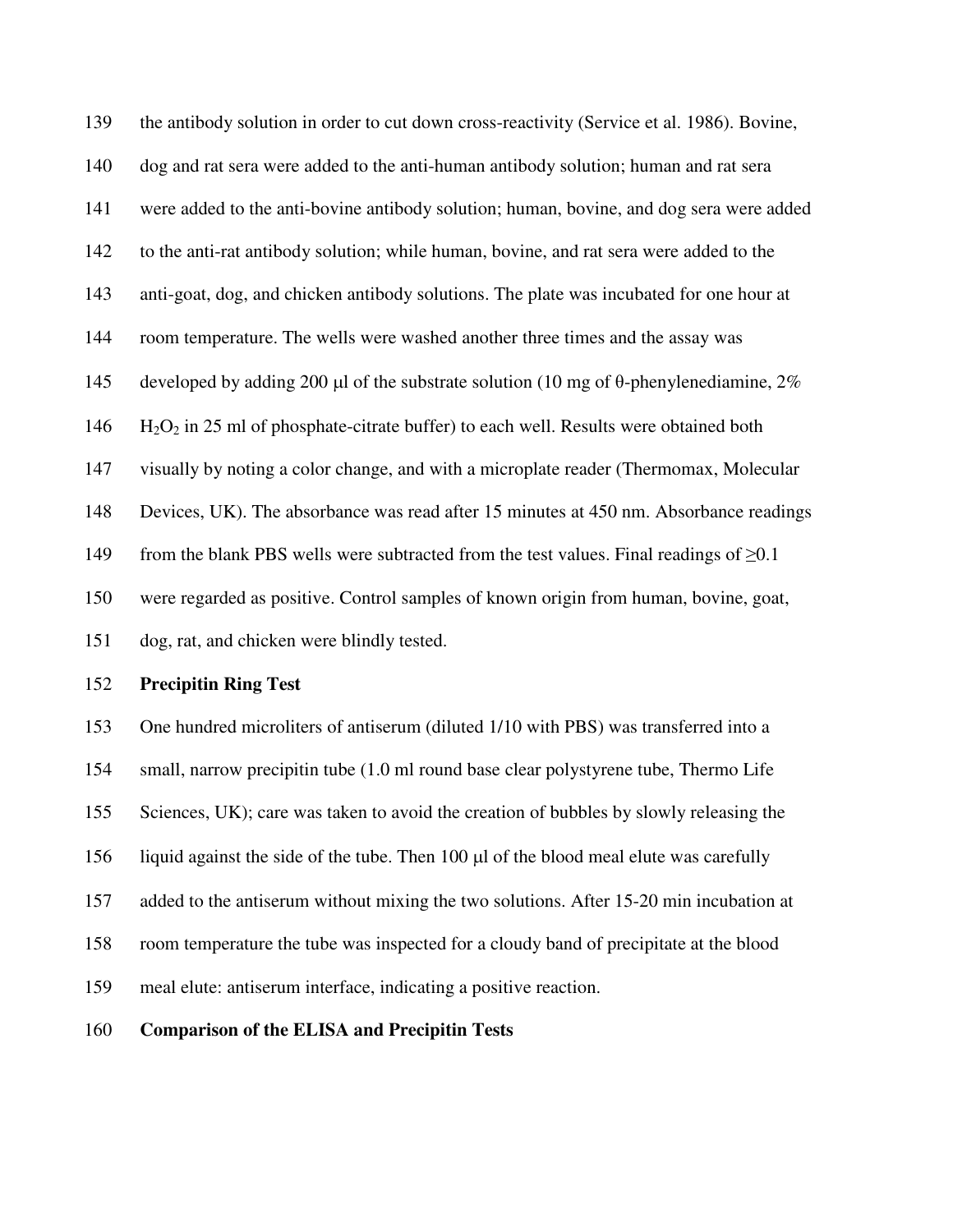161 Forty human-blood fed *P. argentipes*, eight hamster-fed *P. argentipes*, nine bovine 162 bloodspots, three human bloodspots, and three blank buffer solutions were used to 163 compare the sensitivity and specificity of the anti-human ELISA and precipitin tests. The 164 ELISA results were read visually (63 samples) and with a plate reader (39 samples). All 165 precipitin tests (85 samples; 63 were analyzed with human antiserum and 22 with bovine 166 antiserum) were visually read by the same person. The sensitivity and specificity were 167 calculated as defined by Beier and Koros (1991) and presented as percentages. In order to 168 determine the effect of blood meal digestion on the sensitivity of ELISA and precipitin 169 tests, 34 laboratory-reared, human-fed *P. argentipes* samples at different post-feeding 170 times were analyzed using ELISA and precipitin tests. The 34 samples were distributed at 171 different digestion stages: 10, 6, 7, 6 and 5 fed *P. argentipes* were squashed on filter 172 paper at 1, 12, 24, 48 and 72 hours post-bloodfeeding respectively. Positive controls of 173 human bloodspots and negative controls of hamster-fed *P. argentipes* and bovine 174 bloodspots were tested alongside. Two replicates of the ELISAs were done, but only one 175 replicate of the precipitin test was undertaken. 176 **Host preference of** *P. argentipes* **and** *P. papatasi* **in the Terai**  177 A Chi-square test was used to assess the feeding preference of *P. argentipes* and *P.* 

178 *papatasi* sand flies from the Terai based on the ELISA blood meal analysis.

179 **Ethical considerations** 

180 Ethical clearance to conduct this study was obtained from the Ethical Committee of the

- 181 B.P. Koirala Institute of Health Sciences, Dharan, Nepal and the corresponding bodies at
- 182 the Institute of Tropical Medicine, Antwerp, Belgium and the London School of Hygiene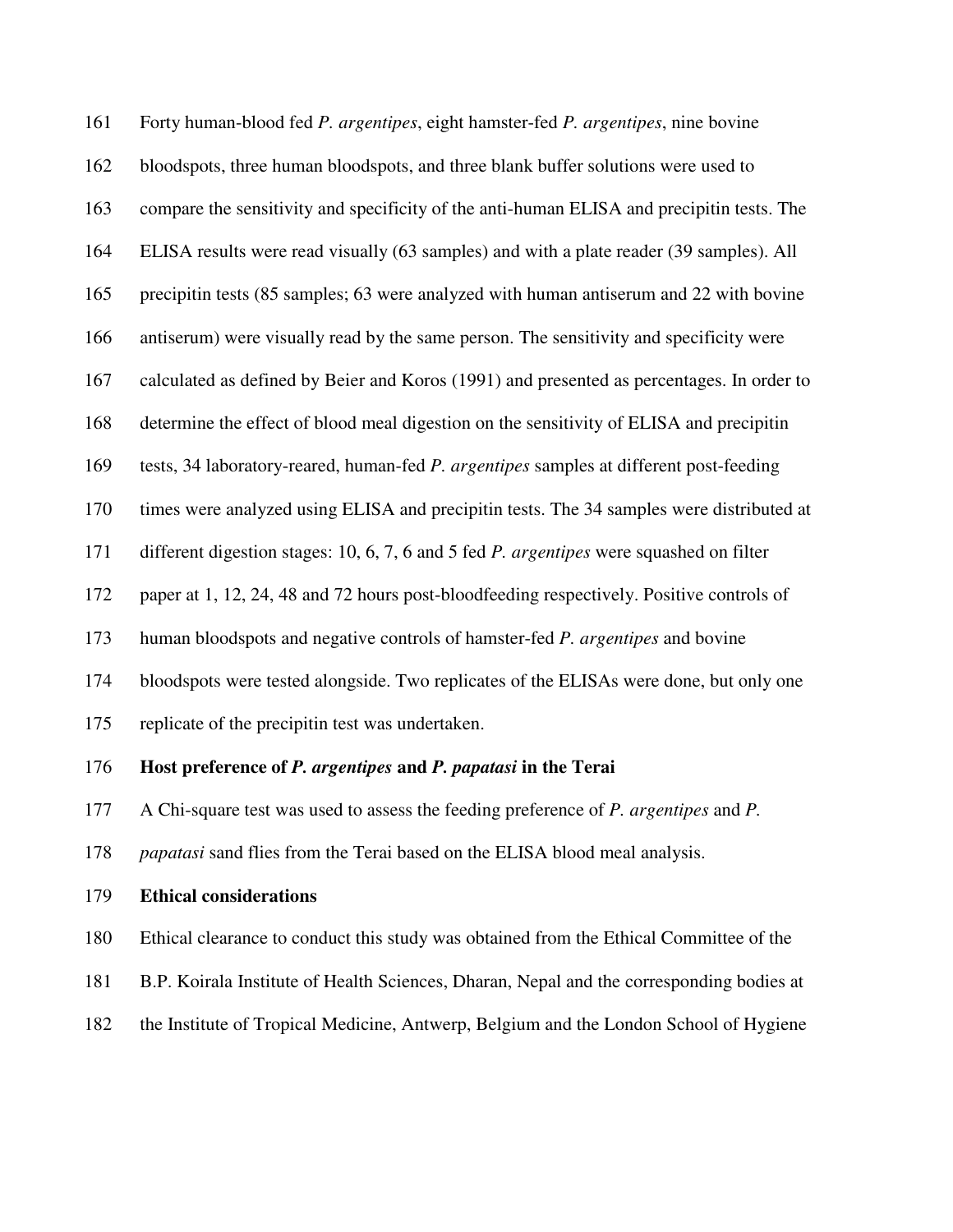183 and Tropical Medicine, UK. Informed consent was obtained from the head of the

184 households where sand flies were collected.

185

#### 186 **RESULTS**

## 187 **Comparison of ELISA and Precipitin Test**

- 188 Both the precipitin test and the ELISA had 100% specificity. However the sensitivity
- 189 varied from 100% to 97.7% for the anti-human ELISA, when results were read with a
- 190 plate reader or visually, respectively, and was 94.1% for the precipitin test.
- 191 As shown in Table 1, the sensitivity of the ELISA using a plate reader was not altered by
- 192 the digestion time. However, there was a drop in sensitivity 48 and 72 hours post-blood
- 193 meal for precipitin and visually read ELISA, respectively.

#### 194 **Host preference of** *P. argentipes* **and** *P. papatasi* **in the Terai**

- 195 One hundred and forty seven *P. argentipes* were analyzed. As shown in Figure 1, 69.0%
- 196 fed on human blood, 17.0% on bovine, 2.0% on dog, 0.3% on chicken, and 11.6% were
- 197 unidentified. Blood meals were counted as 0.5 when flies contained blood of two
- 198 different hosts. *Phlebotomus argentipes* did not have an equal preference for each host
- 199 species (P<0.05). The site of collection was recorded for 72 of 147 sand flies captured: 68
- 200 were collected in houses and 4 were collected in cattle sheds. In the house collections,
- 201 79.4% fed exclusively on human,  $4.4\%$  on dog, and  $14.7\%$  were unidentified. One  $(1.5\%)$
- 202 human/chicken mixed-feed was found, accounting for the only source of chicken blood in
- 203 this group of *P. argentipes*. Of the four sand flies collected in cattle sheds, three fed on
- 204 humans, but the origin of the blood in one of them could not be identified.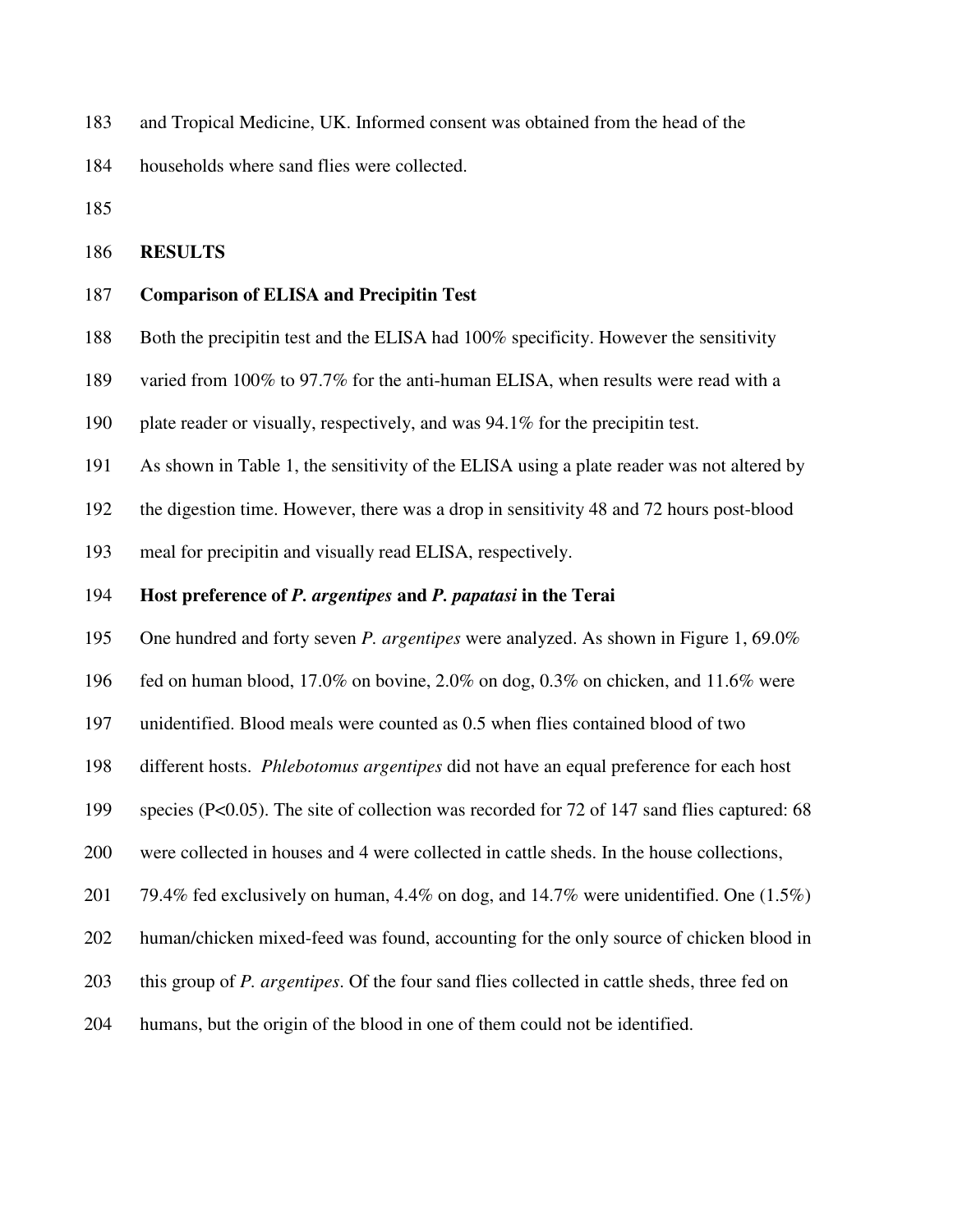205 Eighty-eight *P. papatasi* were analyzed. Overall, 84.1% fed on human blood, 1.1% on

206 dog, 0.6% on bovine, 0.6% on chicken, and 13.6% were unidentified (Figure 1). Two

207 mixed blood meals were discovered; one human/bovine mix and one human/chicken mix.

208 These two mixed feeds were the only samples with either bovine or chicken blood meals.

209 Like *P. argentipes, P. papatasi* did not have an equal preference for each host species

210 (P<0.05), and no blood meals were taken from goats or rats by either species.

211 In total, the ELISA protocol enabled the identification of 87.7% of blood meal sources of

212 sand flies collected from the Terai region, Nepal.

213

#### 214 **DISCUSSION**

215 The modified ELISA protocol described had 100% specificity and sensitivity, when

216 laboratory samples were analyzed, gave consistently better results than the precipitin test,

217 and was able to identify 87.7% of the samples collected in the field. The percentage of

218 unidentified blood meals was similar to that reported by previous studies using either

219 phlebotomine sand flies (Bongiorno et al. 2003) or anopheline mosquitoes (Lardeux et al.

220 2007). The inability to identify blood meals could be due to: (1) the sand fly either being

221 unfed, or partially fed, (2) the blood meal source being of untested host origin, and/or (3)

222 the blood meal being fully digested (Blackwell et al. 1994). However, the ELISA was

223 able to identify blood meals up to 72 hours after feeding in laboratory reared sand flies

224 unlike previous protocols (Gomes et al. 2001, Sant'Anna et al. 2008), and was used

225 successfully to determine the host preference of wild *Phlebotomus* (for which the time of

226 digestion was unknown).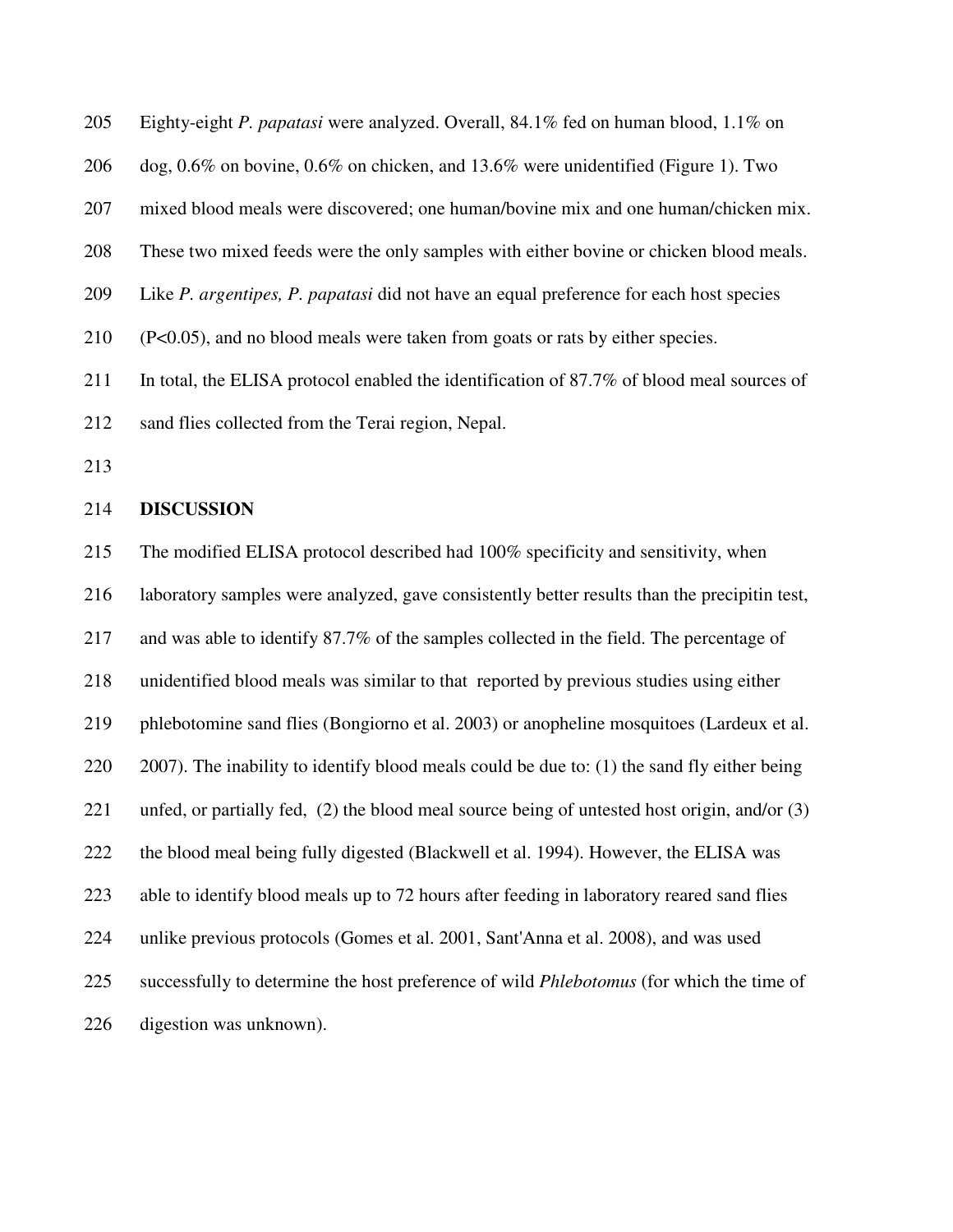227 The number of studies investigating blood meal sources of *Phlebotomus spp* is limited, 228 especially in Nepal. Data from our study reports that in VL foci in the Terai, *P.*  229 *argentipes* is somewhat anthropophilic, but will still take a significant proportion of 230 blood meals from bovines (17%). In a previous study, *P. argentipes* from Nepal had a 231 higher preference for bovines (59%) (Lawyer 1992). The fact that most of the sand flies 232 analyzed in our study were collected inside houses may explain the difference observed, 233 as the site of collection may bias the catch. Interestingly, 75% of the *P. argentipes* 234 collected in cattle sheds had fed on humans. This figure is based on a small number of 235 sand flies (n=4) and needs to be interpreted carefully. Similar studies in India have also 236 reported that a significant percentage (15-20%) of bloodfed sand flies collected in cattle 237 sheds neighboring houses had fed on humans (Ghosh et al. 1990, Basak et al. 1995). This 238 suggests some movement of sand flies after feeding, so demonstrating that one cannot 239 assume that bloodfed flies collected inside a house necessarily came from hosts inside the 240 same house. This finding would also favor the use of IRS covering cattle sheds as well as 241 households to have an impact on *L. donovani* vectors. 242 *Phlebotomus papatasi* was shown to be highly anthropophilic in the Terai, and thus may 243 be a potential vector of CL in the area. In many regions of the Old World, where *P.*  244 *papatasi* is the dominant species of sand fly, the close association between humans and 245 the vector has produced an effective cycle of transmission of CL. Therefore, further 246 incrimination studies, and monitoring of disease cases in Nepal is recommended. 247 In conclusion, the ELISA protocol described is a significant improvement on existing 248 protocols. It may be used to identify blood meal sources of wild sand flies, thus

249 permitting a vast range of further studies aiming either to incriminate sand flies, or to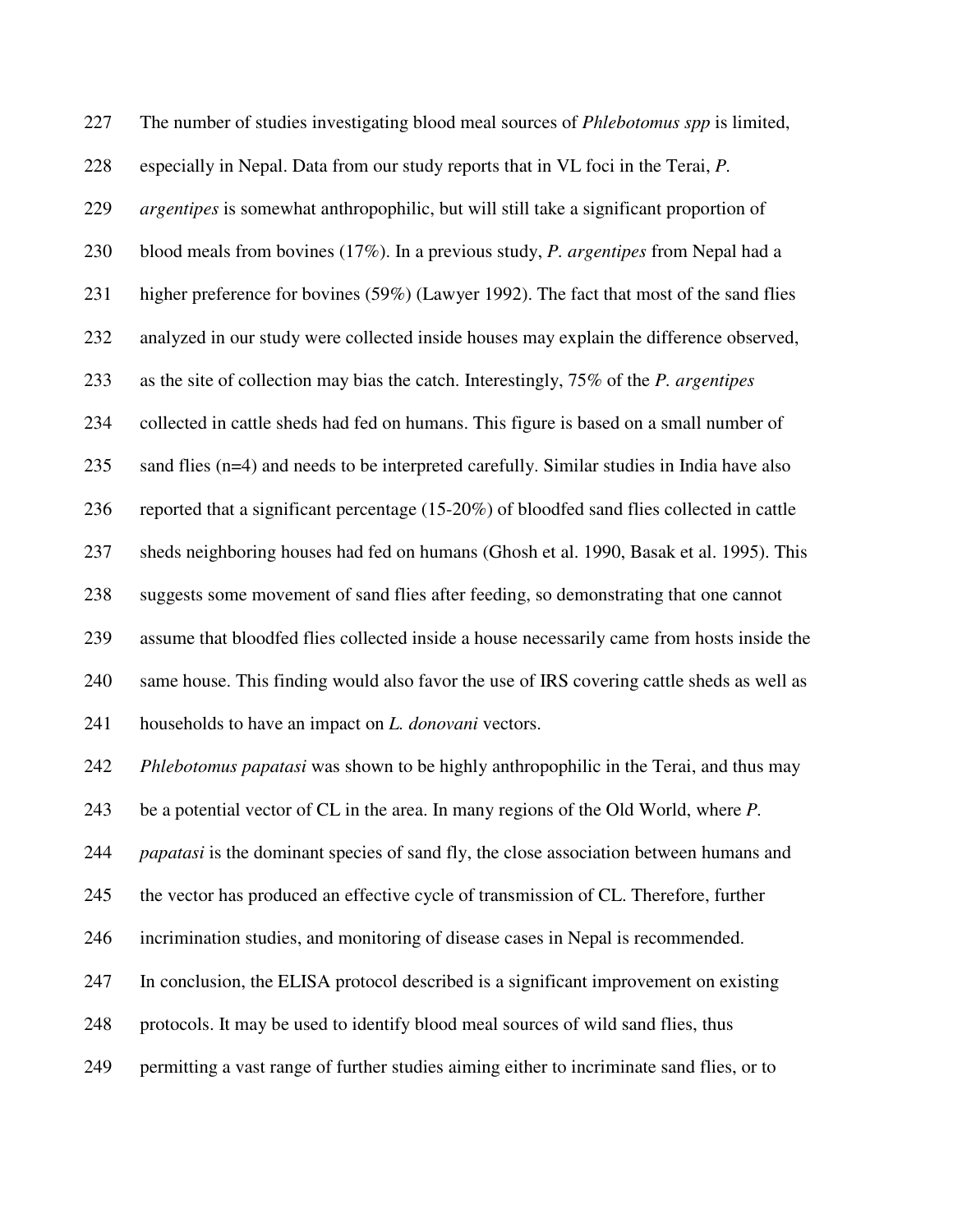250 investigate human-sand fly contact following intervention programs.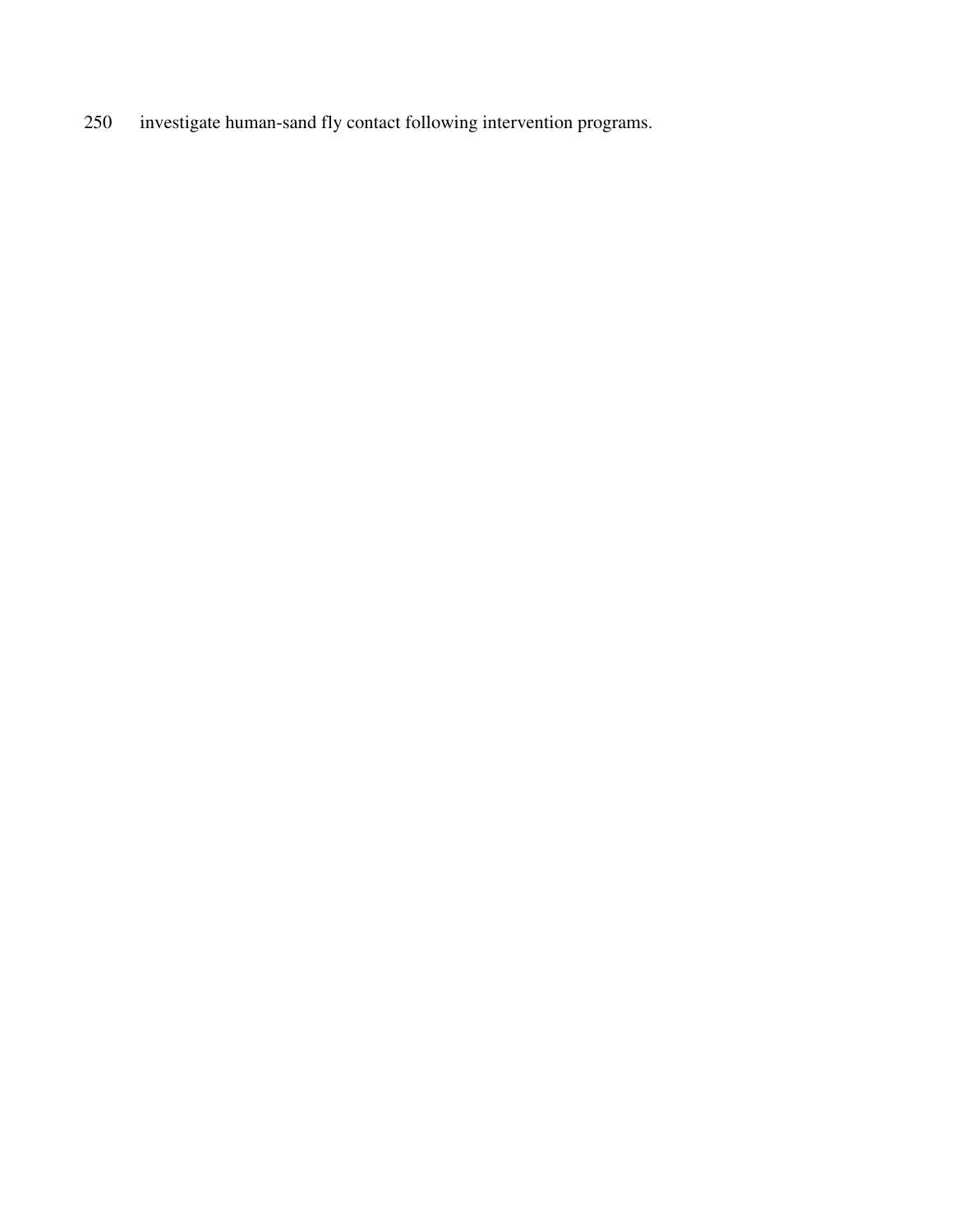# 251 **ACKNOWLEGMENTS**

- 252 The authors would like to thank Shahida Begum from LSHTM (UK), Gordon Hamilton
- 253 from Keele University (UK), James Cook and Emma Weeks from Rothamsted Research
- 254 (UK), and Anna Alba from CReSA (Spain) for their assistance in developing the ELISA.
- 255 The work was financially supported by EU-funded INCO-DEV KALANET project (EU
- 256 contract no 015374).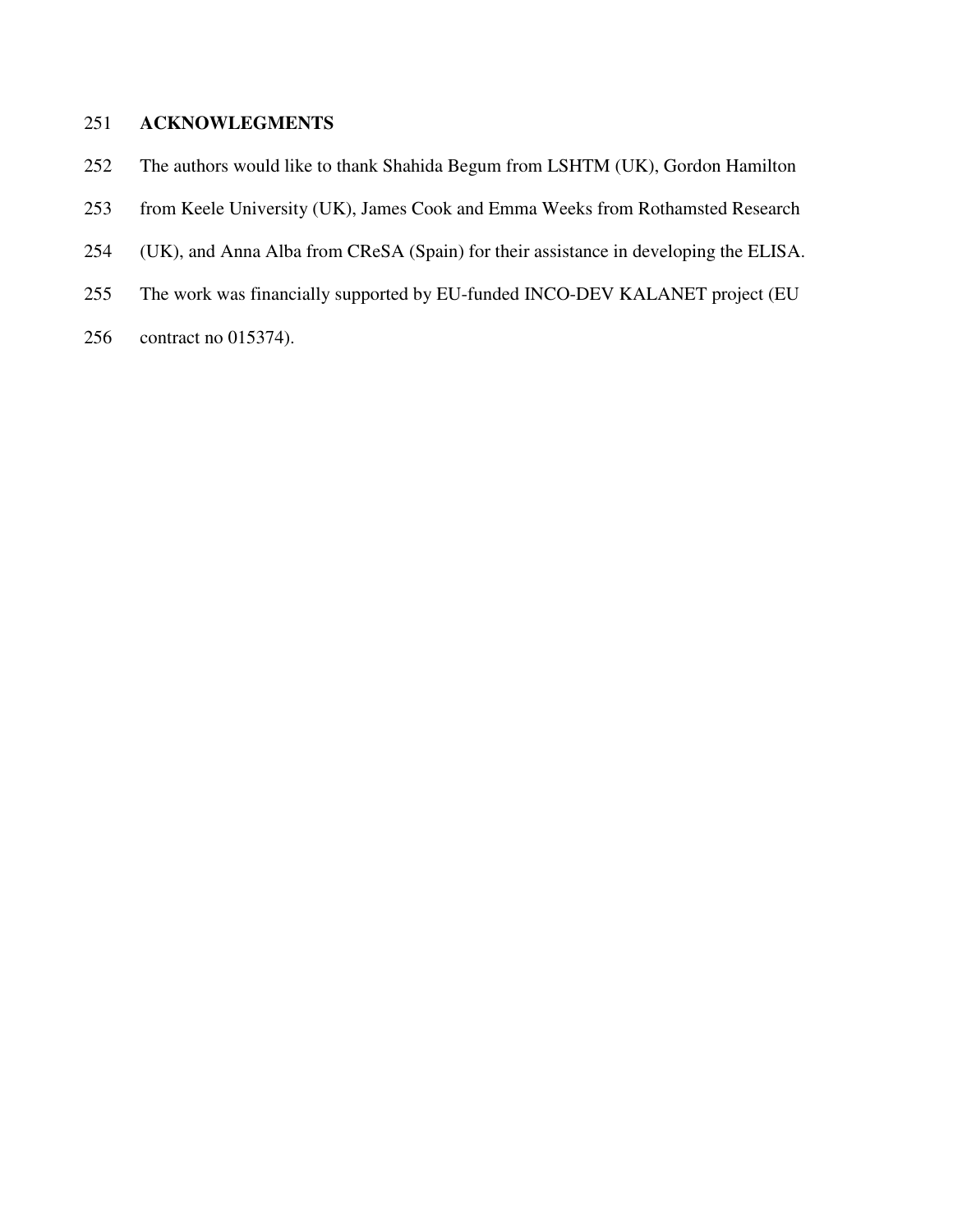## 257 **REFERENCES**

258

| 259 | Afonso, M. M., A. C. Gomes, C. R. Meneses, and E. F. Rangel. 2005. Studies on the      |  |  |  |  |  |
|-----|----------------------------------------------------------------------------------------|--|--|--|--|--|
| 260 | feeding habits of Lutzomyia (N.) intermedia (Diptera, Psychodidae), vector of          |  |  |  |  |  |
| 261 | cutaneous leishmaniasis in Brazil. Cad Saude Publica 21: 1816-20.                      |  |  |  |  |  |
| 262 | Basak, B., M. Kundu, and N. Tandon. 1995. Observation on host preference of            |  |  |  |  |  |
| 263 | Phlebotomus argentipes in district South-24-Parganas, West Bengal, India. J            |  |  |  |  |  |
| 264 | Commun Dis 27: 122-3.                                                                  |  |  |  |  |  |
| 265 | Beier, J. C., and J. K. Koros. 1991. Visual assessment of sporozoite and bloodmeal     |  |  |  |  |  |
| 266 | ELISA samples in malaria field studies. J Med Entomol 28: 805-8.                       |  |  |  |  |  |
| 267 | Blackwell, A., A. J. Mordue, and W. Mordue. 1994. Identification of bloodmeals of the  |  |  |  |  |  |
| 268 | Scottish biting midge, Culicoides impunctatus, by indirect enzyme-linked               |  |  |  |  |  |
| 269 | immunosorbent assay (ELISA). Med Vet Entomol 8: 20-4.                                  |  |  |  |  |  |
| 270 | Bongiorno, G., A. Habluetzel, C. Khoury, and M. Maroli. 2003. Host preferences of      |  |  |  |  |  |
| 271 | phlebotomine sand flies at a hypoendemic focus of canine leishmaniasis in central      |  |  |  |  |  |
| 272 | Italy. Acta Trop 88: 109-16.                                                           |  |  |  |  |  |
| 273 | Clements, A. 1992. The Biology of Mosquitoes, London.                                  |  |  |  |  |  |
| 274 | Dhiman, R. C., P. S. Shetty, V. Dhanda, and G. S. Gill. 1984. Host feeding patterns of |  |  |  |  |  |
| 275 | sandflies in kala-azar endemic area of Bihar by bloodmeal analysis. Indian             |  |  |  |  |  |
| 276 | Journal of Parasitology: 205-209.                                                      |  |  |  |  |  |
| 277 | Dillon, R. J., and R. P. Lane. 1993. Bloodmeal digestion in the midgut of Phlebotomus  |  |  |  |  |  |
| 278 | papatasi and Phlebotomus langeroni. Med Vet Entomol 7: 225-32.                         |  |  |  |  |  |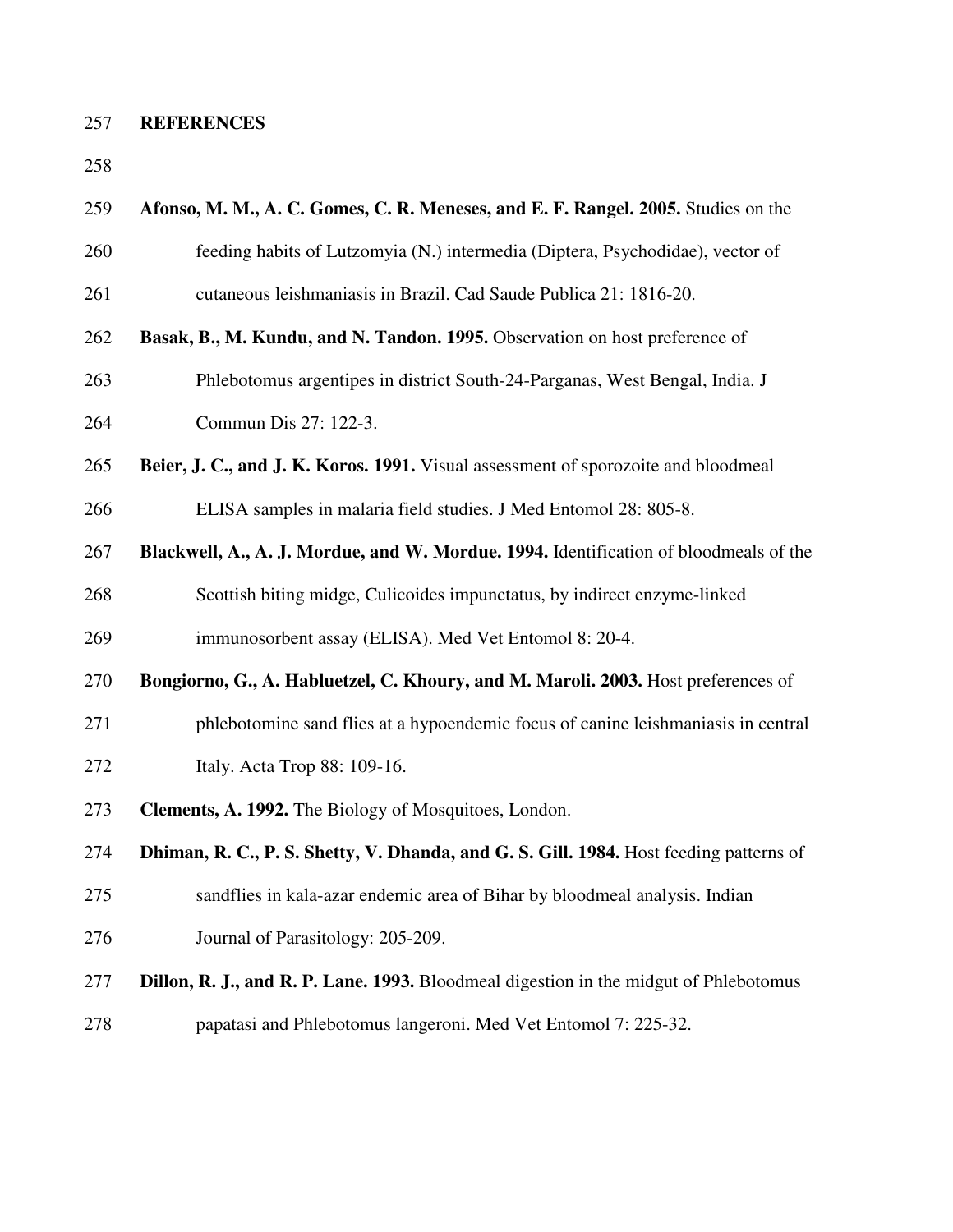| 279 | Dinesh, D. S., A. Ranjan, A. Palit, K. Kishore, and S. K. Kar. 2001. Seasonal and   |  |  |  |  |  |
|-----|-------------------------------------------------------------------------------------|--|--|--|--|--|
| 280 | nocturnal landing/biting behaviour of Phlebotomus argentipes (Diptera:              |  |  |  |  |  |
| 281 | Psychodidae). Ann Trop Med Parasitol 95: 197-202.                                   |  |  |  |  |  |
| 282 | Dinesh, D. S., S. K. Kar, K. Kishore, A. Palit, N. Verma, A. K. Gupta, D. S.        |  |  |  |  |  |
| 283 | Chauhan, D. Singh, V. D. Sharma, and V. M. Katoch. 2000. Screening                  |  |  |  |  |  |
| 284 | sandflies for natural infection with Leishmania donovani, using a non-radioactive   |  |  |  |  |  |
| 285 | probe based on the total DNA of the parasite. Ann Trop Med Parasitol 94: 447-51.    |  |  |  |  |  |
| 286 | Ghosh, K. K., P. Das, and A. K. Hati. 1982. Studies on seasonal man sandfly         |  |  |  |  |  |
| 287 | (Phlebotomus argentipes) contact at night. Journal of the Indian Association for    |  |  |  |  |  |
| 288 | Communicable Diseases 5: 14-18.                                                     |  |  |  |  |  |
| 289 | Ghosh, K. N., A. Bhattacharya, and T. N. Ghosh. 1990. Blood meal analysis of        |  |  |  |  |  |
| 290 | Phlebotomus argentipes in eight districts of West Bengal. J Commun Dis 22: 67-      |  |  |  |  |  |
| 291 | 71.                                                                                 |  |  |  |  |  |
| 292 | Gomes, L. A., R. Duarte, D. C. Lima, B. S. Diniz, M. L. Serrao, and N. Labarthe.    |  |  |  |  |  |
| 293 | 2001. Comparison between precipitin and ELISA tests in the bloodmeal detection      |  |  |  |  |  |
| 294 | of Aedes aegypti (Linnaeus) and Aedes fluviatilis (Lutz) mosquitoes                 |  |  |  |  |  |
| 295 | experimentally fed on feline, canine and human hosts. Mem Inst Oswaldo Cruz         |  |  |  |  |  |
| 296 | 96: 693-5.                                                                          |  |  |  |  |  |
| 297 | Joshi, D. D., M. Sharma, and S. Bhandari. 2006. Visceral leishmaniasis in Nepal     |  |  |  |  |  |
| 298 | during 1980-2006. J Commun Dis 38: 139-48.                                          |  |  |  |  |  |
| 299 | Killick-Kendrick, R. 1999. The biology and control of phlebotomine sand flies. Clin |  |  |  |  |  |
| 300 | Dermatol 17: 279-89.                                                                |  |  |  |  |  |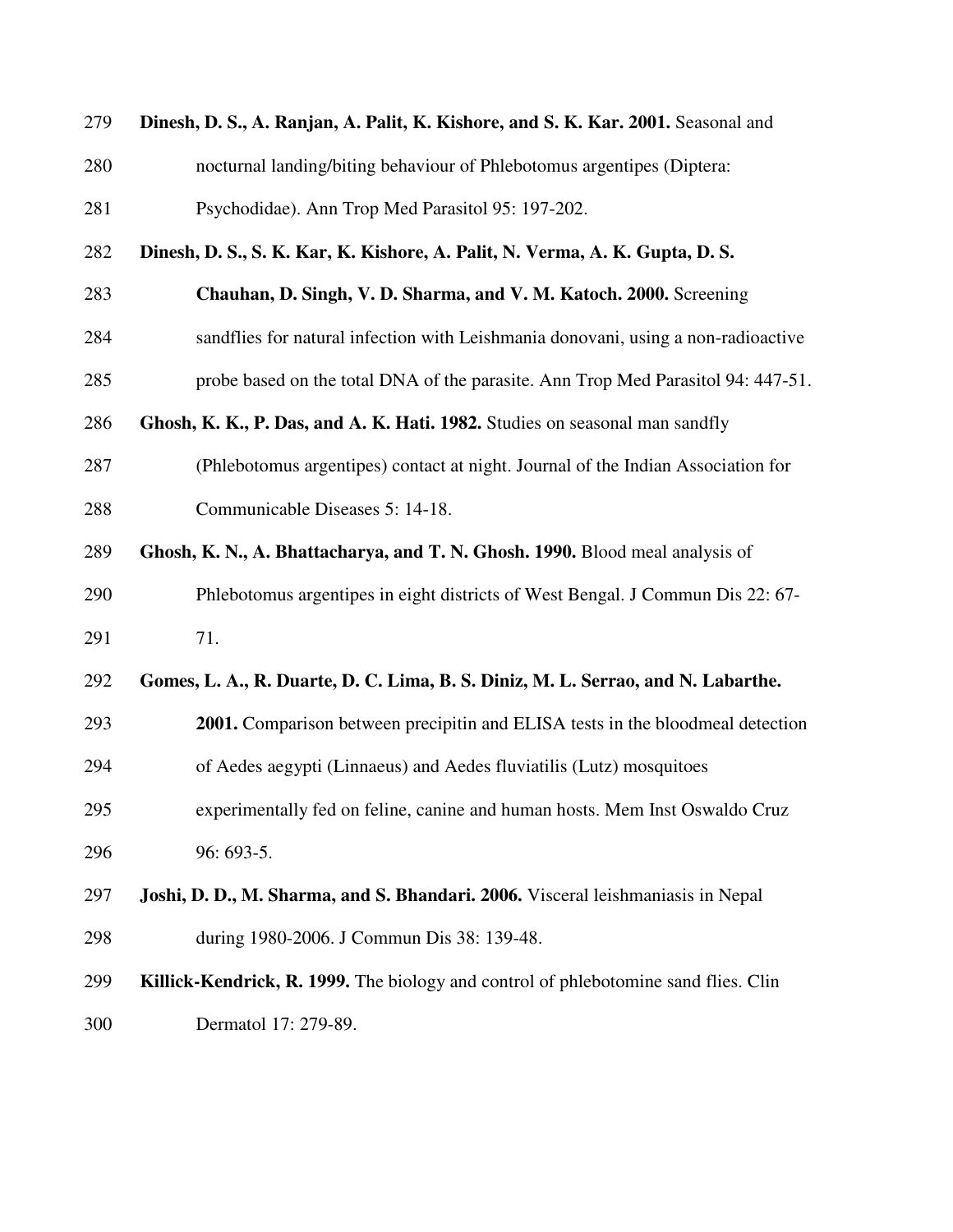| 301 | Lardeux, F., P. Loayza, B. Bouchite, and T. Chavez. 2007. Host choice and human   |  |  |  |  |  |
|-----|-----------------------------------------------------------------------------------|--|--|--|--|--|
| 302 | blood index of Anopheles pseudopunctipennis in a village of the Andean valleys    |  |  |  |  |  |
| 303 | of Bolivia. Malar J 6: 8.                                                         |  |  |  |  |  |
| 304 | Lawyer, P. G. 1992. Training Course on Sand Fly and Leishmania Surveillance in    |  |  |  |  |  |
| 305 | Nepal, pp. 28. U.S. Agency for International Development, Washington.             |  |  |  |  |  |
| 306 | Morrison, A. C., C. Ferro, and R. B. Tesh. 1993. Host preferences of the sand fly |  |  |  |  |  |
| 307 | Lutzomyia longipalpis at an endemic focus of American visceral leishmaniasis in   |  |  |  |  |  |
| 308 | Colombia. Am J Trop Med Hyg 49: 68-75.                                            |  |  |  |  |  |
| 309 | Morsy, T. A., R. G. Aboul Ela, M. M. Abdelmawla, and B. M. el Gozamy. 1993.       |  |  |  |  |  |
| 310 | Counter immunoelectrophoresis, a modified technique for the identification of     |  |  |  |  |  |
| 311 | blood meals of sandflies collected from Qualyobia Governorate, Egypt. J Egypt     |  |  |  |  |  |
| 312 | Soc Parasitol 23: 109-32.                                                         |  |  |  |  |  |
| 313 | Mukhopadhyay, A. K., and A. K. Chakravarty. 1987. Bloodmeal preference of         |  |  |  |  |  |
| 314 | Phlebotomus argentipes $& Ph.$ papatasi of north Bihar, India. Indian J Med Res   |  |  |  |  |  |
| 315 | 86: 475-80.                                                                       |  |  |  |  |  |
| 316 | Ngumbi, P. M., P. G. Lawyer, R. N. Johnson, G. Kiilu, and C. Asiago. 1992.        |  |  |  |  |  |
| 317 | Identification of phlebotomine sandfly bloodmeals from Baringo District, Kenya,   |  |  |  |  |  |
| 318 | by direct enzyme-linked immunosorbent assay (ELISA). Med Vet Entomol 6:           |  |  |  |  |  |
| 319 | 385-8.                                                                            |  |  |  |  |  |
| 320 | Ogusuku, E., J. E. Perez, L. Paz, E. Nieto, J. Monje, and H. Guerra. 1994.        |  |  |  |  |  |
| 321 | Identification of bloodmeal sources of Lutzomyia spp. in Peru. Ann Trop Med       |  |  |  |  |  |
| 322 | Parasitol 88: 329-35.                                                             |  |  |  |  |  |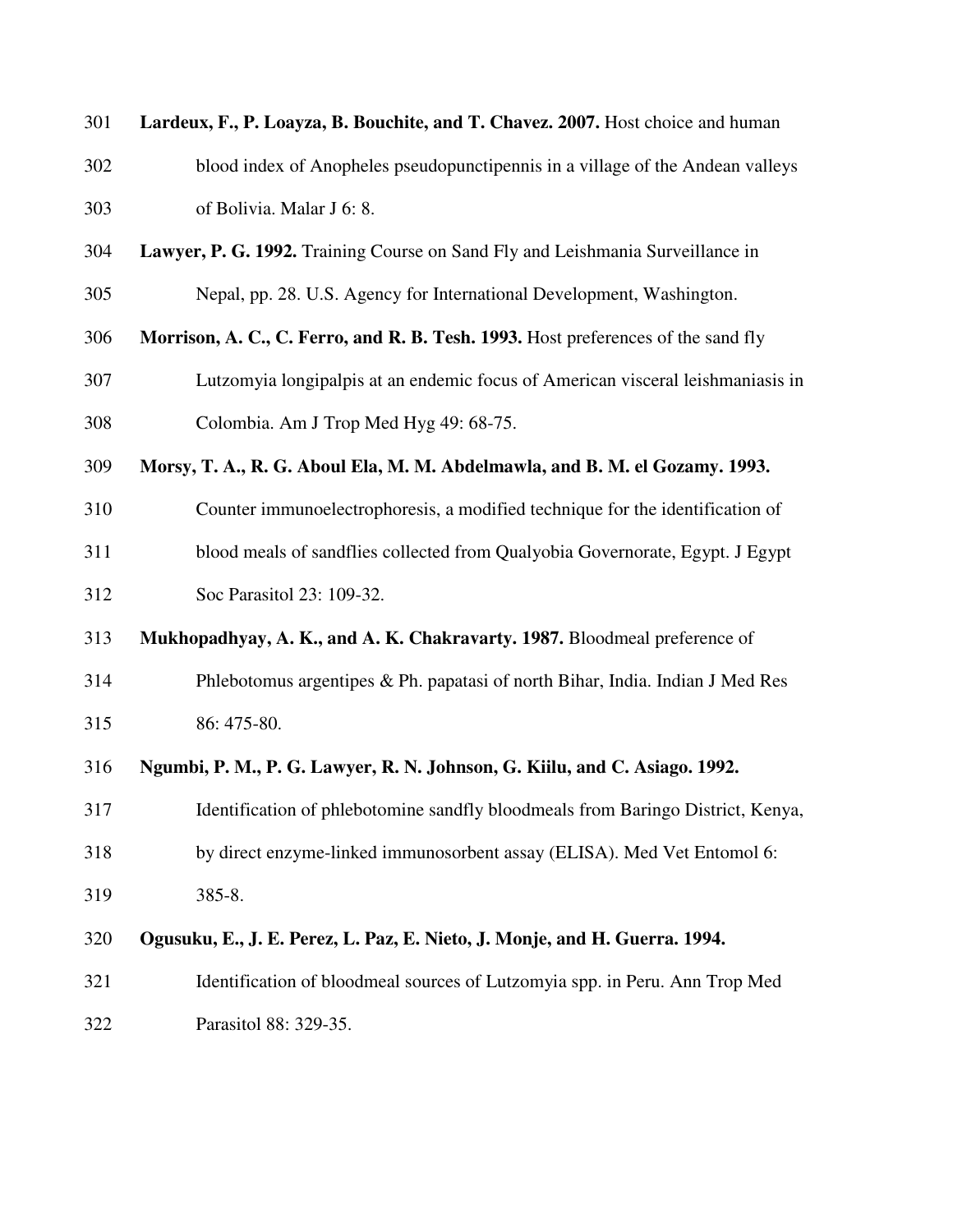| 323 | Palit, A., S. K. Bhattacharya, and S. N. Kundu. 2005. Host preference of Phlebotomus       |  |  |  |  |  |
|-----|--------------------------------------------------------------------------------------------|--|--|--|--|--|
| 324 | argentipes and Phlebotomus papatasi in different biotopes of West Bengal, India.           |  |  |  |  |  |
| 325 | Int J Environ Health Res 15: 449-54.                                                       |  |  |  |  |  |
| 326 | Pandey, K., S. Pant, H. Kanbara, M. N. Shuaibu, A. K. Mallik, B. D. Pandey, O.             |  |  |  |  |  |
| 327 | Kaneko, and T. Yanagi. 2008. Molecular detection of Leishmania parasites from              |  |  |  |  |  |
| 328 | whole bodies of sandflies collected in Nepal. Parasitol Res 103: 293-7.                    |  |  |  |  |  |
| 329 | Sant'Anna, M. R., N. G. Jones, J. A. Hindley, A. F. Mendes-Sousa, R. J. Dillon, R.         |  |  |  |  |  |
| 330 | R. Cavalcante, B. Alexander, and P. A. Bates. 2008. Blood meal identification              |  |  |  |  |  |
| 331 | and parasite detection in laboratory-fed and field-captured Lutzomyia longipalpis          |  |  |  |  |  |
| 332 | by PCR using FTA databasing paper. Acta Trop 107: 230-7.                                   |  |  |  |  |  |
| 333 | Secundino, N. F., I. Eger-Mangrich, E. M. Braga, M. M. Santoro, and P. F. Pimenta.         |  |  |  |  |  |
| 334 | 2005. Lutzomyia longipalpis peritrophic matrix: formation, structure, and                  |  |  |  |  |  |
| 335 | chemical composition. J Med Entomol 42: 928-38.                                            |  |  |  |  |  |
| 336 | Service, M., A. Voller, and D. Bidwell. 1986. The enzyme-linked immunosorbent assay        |  |  |  |  |  |
| 337 | (ELISA) test for the identification of blood-meals of haematophagous insects.              |  |  |  |  |  |
| 338 | Bulletin of Entomological Research: 321-330.                                               |  |  |  |  |  |
| 339 | Shrestha, S. L. 1994. Seasonal distribution of phlebotomine sandflies - vector of visceral |  |  |  |  |  |
| 340 | leishmaniasis. Journal of Nepal Medical Association: 237-246.                              |  |  |  |  |  |
| 341 | Srinivasan, R., and K. N. Panicker. 1992. Identification of bloodmeals of phlebotomine     |  |  |  |  |  |
| 342 | sandflies using the agarose gel diffusion method. Southeast Asian J Trop Med               |  |  |  |  |  |
| 343 | Public Health 23: 486-8.                                                                   |  |  |  |  |  |
|     |                                                                                            |  |  |  |  |  |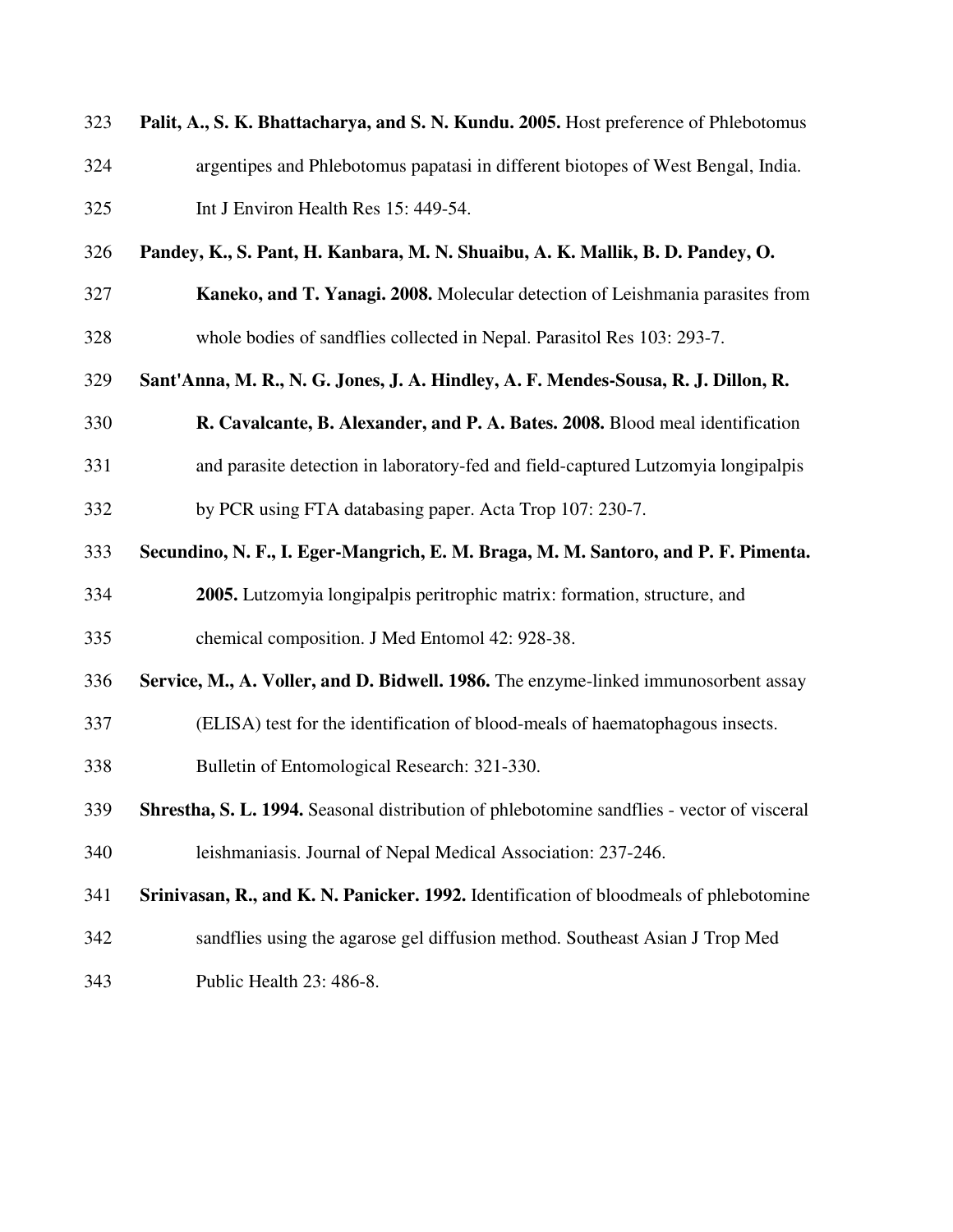| 344 | Srinivasan, R., K. N. Panicker, and V. Dhanda. 1993. Population dynamics of           |  |  |  |  |
|-----|---------------------------------------------------------------------------------------|--|--|--|--|
| 345 | Phlebotomus papatasi (Diptera: Phlebotomidae) in Pondicherry, India. Acta Trop        |  |  |  |  |
| 346 | 54: 125-30.                                                                           |  |  |  |  |
| 347 | Svobodova, M., J. Sadlova, K. P. Chang, and P. Volf. 2003. Short report: distribution |  |  |  |  |
| 348 | and feeding preference of the sand flies Phlebotomus sergenti and P. papatasi in a    |  |  |  |  |
| 349 | cutaneous leishmaniasis focus in Sanliurfa, Turkey. Am J Trop Med Hyg 68: 6-9.        |  |  |  |  |
| 350 |                                                                                       |  |  |  |  |
| 351 |                                                                                       |  |  |  |  |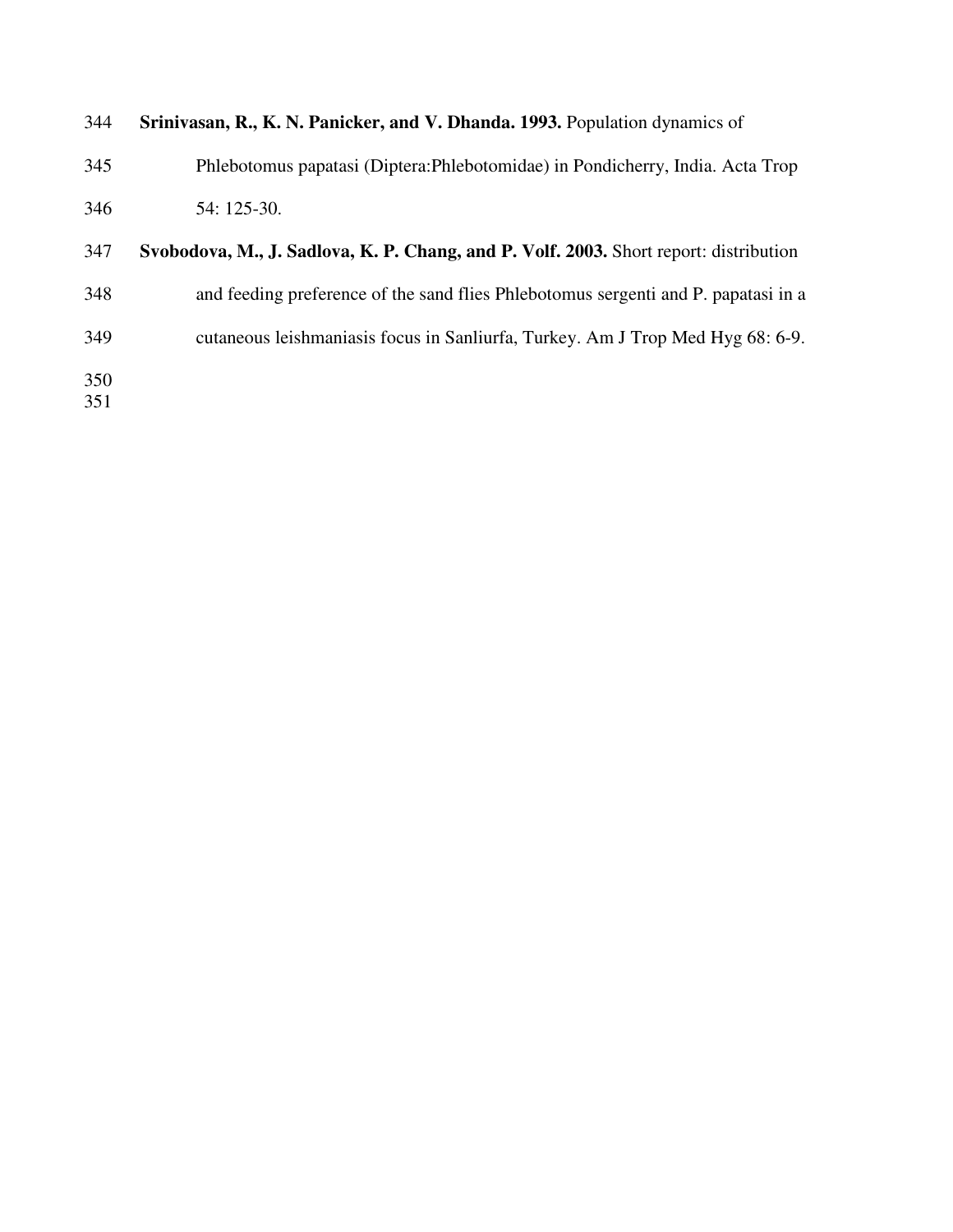## 352 **TABLE AND FIGURE CAPTIONS**

353

| 354 |  |  |  | <b>Table 1.</b> Sensitivity of the anti-human precipitin and ELISA tests to identify the blood |
|-----|--|--|--|------------------------------------------------------------------------------------------------|
|-----|--|--|--|------------------------------------------------------------------------------------------------|

355 meal of laboratory-reared *P. argentipes* at different times post feeding on a human host.

356

- 357 **Figure 1**. Host feeding preference of *P. argentipes* (grey) and *P. papatasi* (black) in the
- 358 Terai region, Nepal. The histogram presents the percentage of samples per *Phlebotomus*
- 359 species and host. The total number of samples per host is noted on the top of the bars
- 360 (Mixed blood meals were counted as 0.5 for each of the two hosts involved.).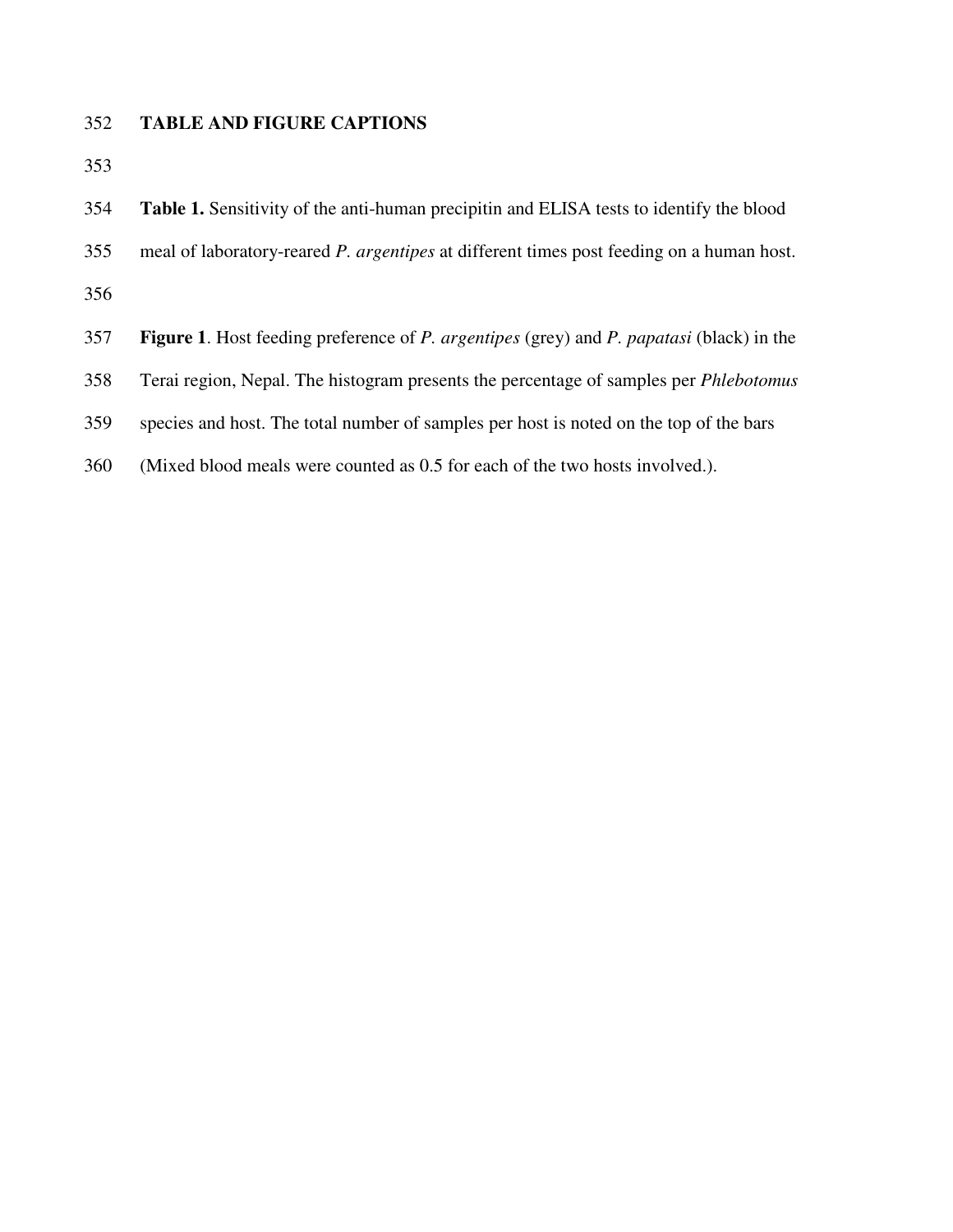# 361 **TABLE**

# 362 Table 1

|                      |      | 12   | 24      | 48   | 72   |
|----------------------|------|------|---------|------|------|
| <b>Test</b>          | (10) | (6)  | (7)     | (6)  | (5)  |
| Precipitin test      | 100% | 100% | $100\%$ | 80%  | 60%  |
| ELISA - visual       | 100% | 100% | 100%    | 100% | 80%  |
| ELISA - plate reader | 100% | 100% | $100\%$ | 100% | 100% |

**Time after feeding** (in hours)

363 In brackets the number of blood meals tested.

364